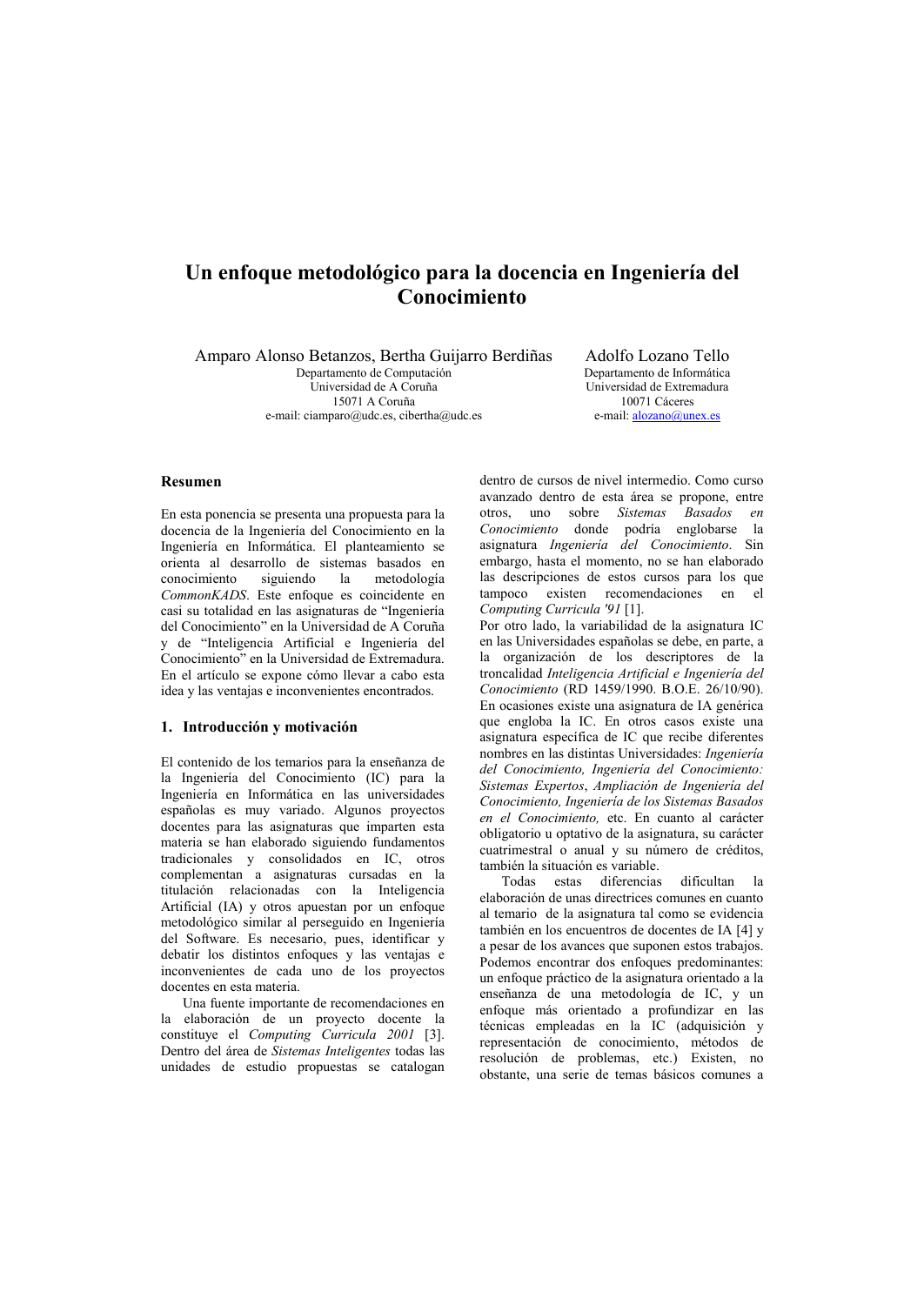ambos enfoques, como la adquisición de conocimiento, los procedimientos de evaluación de SSBBC, o la importancia que se concede a la parte práctica de la asignatura dada su naturaleza experimental.

Dada la ausencia de una especificación homogénea, hemos recurrido a un análisis histórico del desarrollo de la disciplina para llegar a una definición de ésta que nos permita sentar las bases de la orientación de la asignatura.

Tal como se explica en [8], después del entusiasmo inicial en el área, surge una crisis a finales de los 80 y el pesimismo en cuanto a las posibilidades de aplicación real de los SSBBC debido a un fracaso generalizado en el campo comercial. Había problemas en cuanto a la estimación del tiempo de desarrollo, el incumplimiento de las expectativas iniciales, y la dificultad del, el mantenimiento y verificación de dichos sistemas. Algunas de las causas de esta crisis fueron la ausencia de una metodología estructurada y específica para el desarrollo de estos sistemas, y el cuello de botella que suponía la adquisición de conocimiento. La situación era análoga a la que había tenido lugar en la llamada crisis del software de finales de los años 60. Así, la misma necesidad de establecer planteamientos más metodológicos que dio lugar al nacimiento de la Ingeniería del Software (IS) en el campo de los sistemas de información, en el campo de la IA hizo surgir una nueva disciplina, llamada IC, que trataba de dar una visión más ingenieril al proceso de construcción de SSBBC. Así, la IC puede definirse como:

"La disciplina tecnológica que se centra en la aplicación de una aproximación sistemática, disciplinada y cuantificable al desarrollo, funcionamiento y mantenimiento de SSBBC. En otras palabras, el objetivo último de la IC es el establecimiento de metodologías que permitan abordar el desarrollo de SSBBC de una forma más sistemática" [10].

Actualmente, se han producido importantes avances en el campo, se han desarrollado diversas metodologías, de las que las más recientes y exitosas están basadas en el modelado del conocimiento. Un ejemplo de ello es la metodología CommonKADS [9] que se ha convertido en un estándar europeo para el desarrollo de SSBBC.

# 2. Las asignaturas de Ingeniería del Conocimiento en las Universidades de A Coruña y Extremadura

En la Universidad de A Coruña (UDC) existe una asignatura específica de IC. denominada "Ingeniería del Conocimiento" (ICC), obligatoria v cuatrimestral de 5° curso, y que tiene un total de 4.5 créditos, de los cuales 3 son de teoría y 1,5 de práctica (Suplemento al B.O.E. 23/11/94).

En la Universidad de Extremadura (UEX), la asignatura "Inteligencia Artificial e Ingeniería del Conocimiento" (IAICE) es troncal de 4<sup>°</sup> curso y se compone de 9 créditos, de los cuales 6 son teóricos y 3 prácticos [5]. En esta asignatura se dedica el primer cuatrimestre a impartir conceptos relacionados con la IC, ya que no existe en la titulación ninguna otra asignatura con descriptores relacionados con este campo.

A pesar de la diferencia en la disposición en los planes de estudio de ambas asignaturas, hemos detectado una gran similitud respecto a los objetivos, contenido de temarios, metodología seguida y propósitos de las prácticas, de ICC y el primer cuatrimestre de IAICE<sup>1</sup>. Este hecho nos ha llevado a confeccionar esta ponencia en la que señalaremos los puntos comunes y comparamos nuestro enfoque con otros seguidos en otras universidades sobre esta materia.

Desde un punto de vista general, las asignaturas indicadas se relacionan con tres grandes bloques temáticos:

- El bloque de asignaturas de Ingeniería del Software, ya que ha sido una fuente de conocimientos en la construcción de metodologías de IC.
- En la UDC, el bloque de asignaturas de Sistemas Inteligentes, ya que la IC es una de sus subáreas. De este bloque, cabría destacar, la relación con la asignatura troncal de IA al ser ICC una asignatura que amplía los créditos asignados a la troncalidad. Otras asignaturas optativas (como sistemas expertos, redes de neuronas artificiales, visión artificial, etc.) completan el escenario básico. En la UEX, en cambio, no existe ninguna asignatura que tenga una relación

<sup>&</sup>lt;sup>1</sup> A partir de ahora, con las siglas IAICE nos referimos al primer cuatrimestre de la asignatura, que se dedica a la Ingeniería del Conocimiento.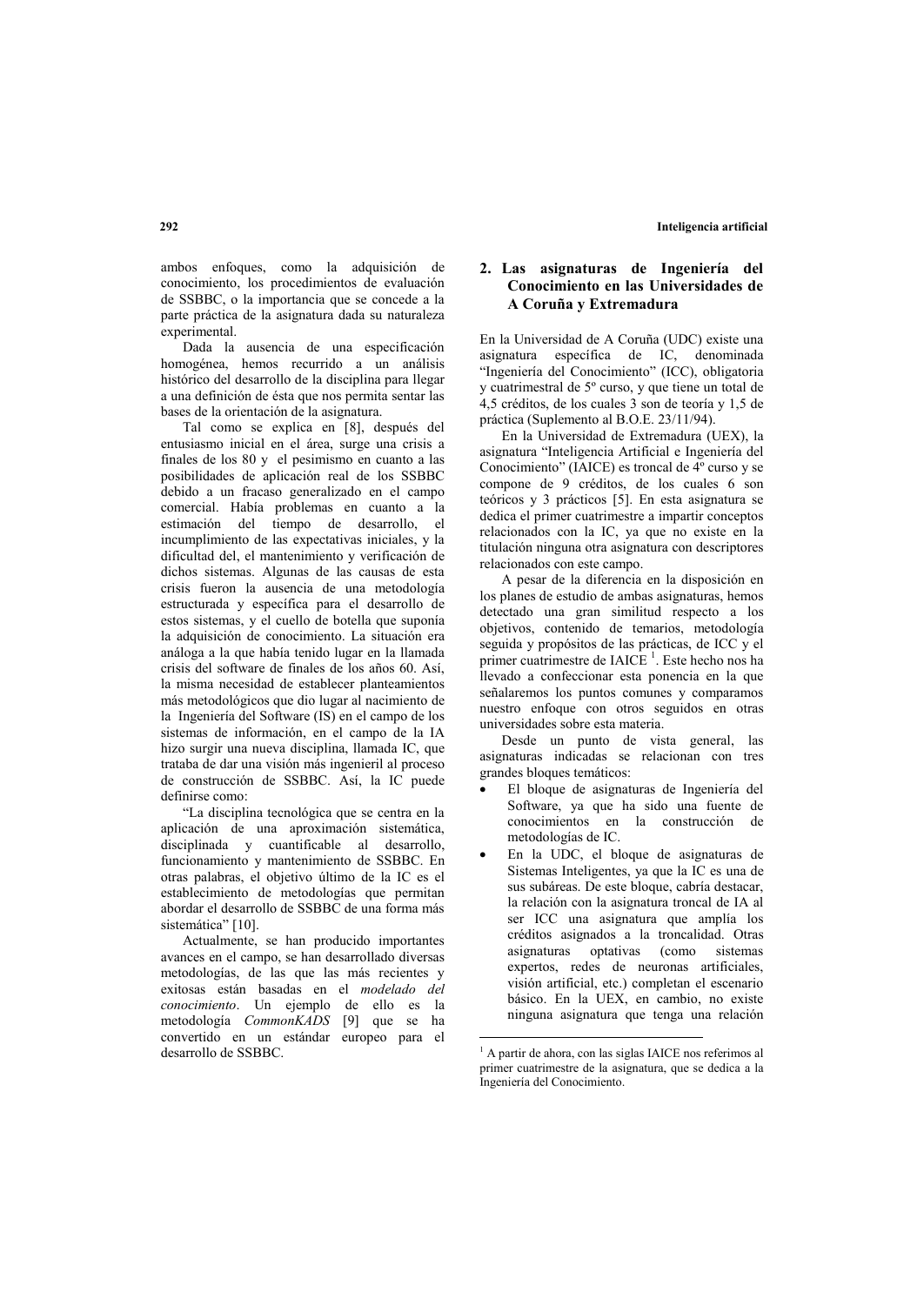#### IX Jornadas de Enseñanza Universitaria de la Informática

directa con IAICE, por lo que se realiza un enorme esfuerzo por sintetizar los contenidos de esta materia.

El bloque de asignaturas de Fundamentos Matemáticos que incluye, por ejemplo, Lógica.

# 2.1. Formulación de Obietivos

Además de los objetivos generales de toda educación universitaria nos encontramos con una serie de obietivos específicos de esta materia. El programa de las asignaturas necesariamente va a tener que adaptarse al carácter dinámico de esta disciplina, sin dejar de ofrecer al alumno una base perdurable para que éste pueda adaptarse a los cambios que, sin duda, se producirán en el futuro.

Además, desde el punto de vista de la metodología docente, se realizará un énfasis especial en la visión ingenieril. Según Schreiber [9] el proceso de desarrollo de un SBC "implica" elicitar, estructurar, formalizar y operacionalizar la información y el conocimiento implicado en el dominio de un problema intensivo en conocimiento para construir un programa que pueda realizar una tarea compleja de forma adecuada". De este modo, como parte fundamental de la docencia en ICC e IAICE se proporcionará una metodología concreta de desarrollo de SSBBC, y las prácticas de las asignaturas se conducirán siguiendo las fases de  $\mathbf{u}$ proyecto real de análisis, diseño implementación y evaluación de una aplicación determinada en un dominio de conocimiento concreto siguiendo la metodología enseñada y con la avuda de un entorno de desarrollo determinado, específico para este tipo de sistemas.

Así, como objetivos específicos de ambas asignaturas cabe enumerar los siguientes:

- 1. Definir qué es la IC a partir de las asignaturas básicas con las que se relaciona, que son la IA y la IS, y mostrarla como un campo más, aunque muy actual, para el desarrollo de software dentro de la Informática.
- 2. Comprender la naturaleza, posibilidades y limitaciones de los SSBBC y mostrar su uso en casos reales de interés.
- 3. Conocer la problemática particular asociada a la construcción de SSBBC, los roles que participan en un proyecto de conocimientos y

las aproximaciones metodológicas aportadas para resolver los problemas comentados.

- 4. Conocer la aproximación de Modelado de Conocimiento, y aprender a aplicarla a través de alguna metodología basada en este enfoque, para modelar las diferentes perspectivas que tiene un SBC.
- 5. Definir y establecer el ámbito de aplicación de las diferentes técnicas que se pueden utilizar para la adquisición de conocimiento tanto manuales como automáticas.
- 6. Establecer los problemas generales asociados con las diferentes etapas de evaluación de los **SSBBC** y ser capaz de evaluar su funcionalidad.
- 7. Proporcionar a los estudiantes experiencia práctica en los objetivos mencionados anteriormente, de forma que sean capaces de desarrollar un proyecto de SSBBC.
- 8. Conseguir que los alumnos conozcan las áreas de investigación y aplicación de los SSBBC e integren con éxito lo aprendido en su vida profesional.

#### 2.2. Selección de contenidos

En el caso de la IC se dispone de una colección amplia y robusta de técnicas básicas, pero los métodos para aplicarlas de forma sistemática a problemas reales todavía no están lo suficientemente extendidos y estandarizados. En las dos últimas décadas un consorcio industriauniversidad bajo el programa Europeo SPRIT, extendido posteriormente en el Programa ESPRIT IT, elabora la metodología CommonKADS basada en el modelado de conocimiento y que presenta una clara tendencia convergente con las técnicas empleadas en la IS. En la actualidad, se ha convertido en un estándar de facto para el análisis de conocimiento y el desarrollo de SSBBC.

Los programas de teoría de ambas asignaturas contemplan esta nueva metodología, junto con las técnicas de adquisición de conocimiento y de evaluación de este tipo de software. Por otra parte, programas de prácticas contemplan,  $\log$ paralelamente al programa teórico, la aplicación secuencial de los conocimientos adquiridos, lo que requiere una planificación temporal estricta.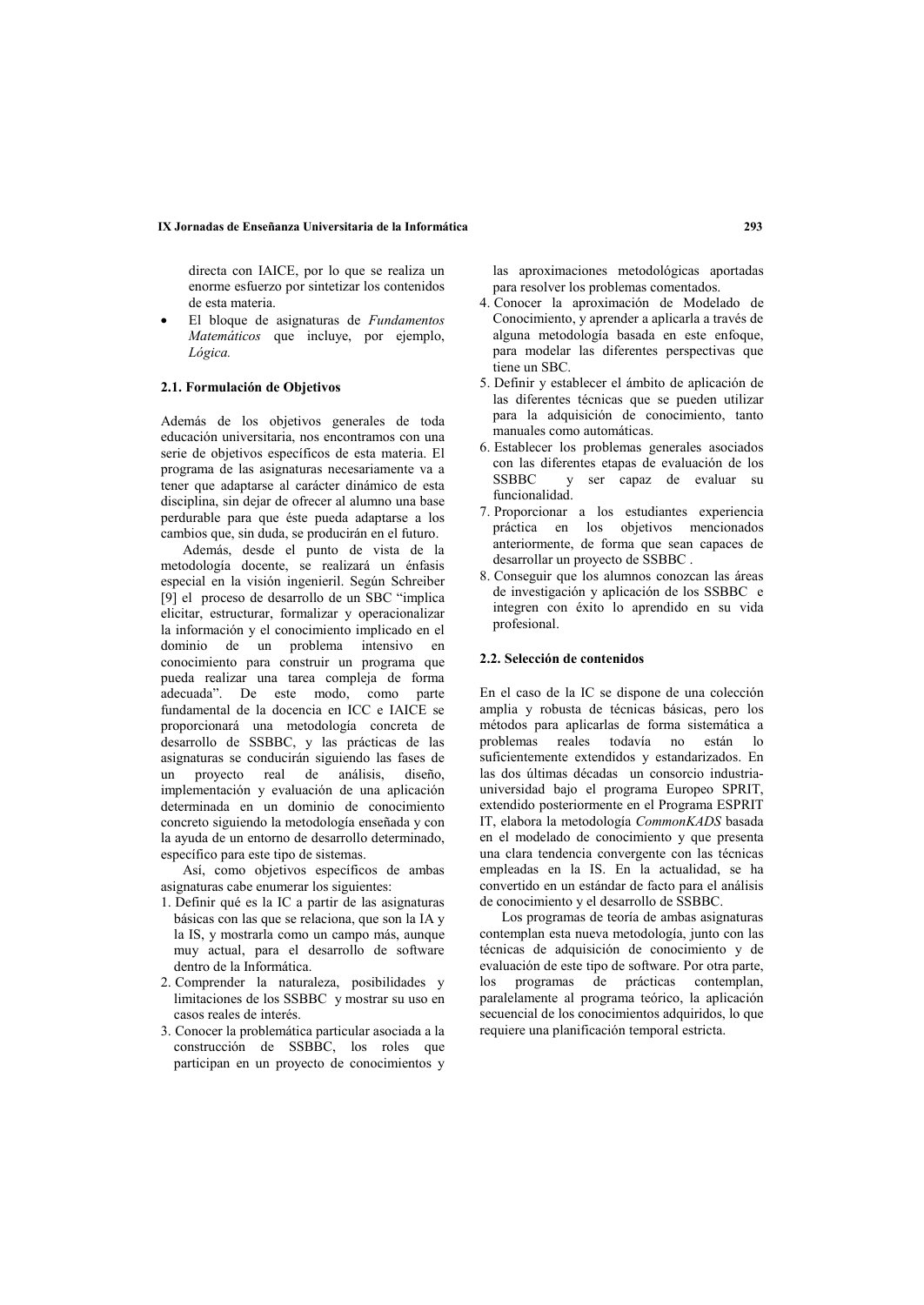#### 2.3. Programas de teoría

En concreto, los contenidos de los créditos teóricos de la asignatura ICC se articulan de la forma siguiente:

- 1. La Ingeniería del conocimiento El conocimiento y su contexto La Ingeniería del Conocimiento Características de los SSBBC 2. Metodologías para la construcción de SSBBC
- Diferencias entre la IS y la IC Metodologías adaptadas de la IS: Descripción y Problemas.
- Metodologías basadas en el modelado. Generalidades 3. Análisis de viabilidad e impacto: modelado del
- contexto en CommonKADS Modelos de organización, tareas y agentes
- Un caso de estudio 4. Descripción conceptual del conocimiento en
- CommonKADS
- Modelos de conocimiento y comunicación Elementos reutilizables Un caso de estudio
- 5. Del análisis a la implementación en CommonKADS Principio de "Conservación de la Estructura" El modelo de diseño. Fases
- 6. Técnicas para la adquisición del conocimiento Técnicas manuales Técnicas semiautomáticas Técnicas de adquisición a partir de un grupo de expertos
- 7. Adquisición automática de conocimiento Aprendizaje inductivo Aprendizaje por analogía Aprendizaje por descubrimiento
	-
- 8. Evaluación de los sistemas basados en el conocimiento
	- Sistemas de verificación. Tipos
	- Métodos de validación cualitativos y cuantitativos Análisis de utilidad y usabilidad

Y los contenidos de los créditos teóricos de la asignatura IAICE se disponen de la forma sioniente:

- 1. Introducción a los SSBBC El conocimiento en IA Sistemas basados en conocimientos Ingeniería del conocimiento La metodología CommonKADS
- 2. Modelado del contexto en CommonKADS Estudio de viabilidad: el modelo de la organización. Análisis de impacto y mejora: el modelo de tareas y el modelo de agentes

3. La conceptualización del conocimiento en CommonKADS: Modelos de conocimientos y comunicación

- El conocimiento del dominio
- El conocimiento de inferencia

El conocimiento de la tarea. Plantillas de tareas.

- $\Delta$  Diseño e Implementación de SSBBC  $_{en}$
- CommonKADS
- Identificación del conocimiento. Adquisición y elicitación del conocimiento Especificación del conocimiento Validación y refinado del conocimiento
- 5. Formalismos de representación del conocimiento Lógica de predicados
	- Sistemas de producciones

Redes semánticas

Marcos y guiones

Como se puede observar, ambas asignaturas siguen, en su parte fundamental, el modelo CommonKADS [9] para la construcción de SSBBC. La diferencia entre los temarios sólo comprende un pequeño porcentaje en los últimos temas. Mientras que en ICC se estudia con más detenimiento las técnicas de adquisición de conocimientos y los procesos de evaluación de SSBBC, en IAICE se describen los tipos de formalismos de representación de conocimientos. Esto es debido a que en la UEX, IAICE es la única asignatura de IA en la titulación de la Ingeniería en Informática, mientras que en la UDC existe una asignatura anterior anual de IA donde se estudia la representación de conocimiento.

#### 2.4. Programas de prácticas

Creemos que el dominio de la disciplina incluye no sólo la comprensión de la materia básica, sino también la comprensión de la aplicabilidad de los conceptos a problemas del mundo real. Así, la aproximación ingenieril contemplada en el plano de clases teóricas de la asignatura se ve reforzada en el planteamiento de las prácticas, en las que además de realizar un pequeño proyecto de completo, el alumno debe conocer **SSBBC** entornos específicos de desarrollo de sistemas basados en el conocimiento. Así, el alumno deberá afrontar un problema real y ser capaz de construir un prototipo que lo resuelva, siguiendo los pasos de la metodología CommonKADS y utilizando una herramienta específica para el desarrollo de un SBC. Esta visión del programa práctico es coincidente en las dos asignaturas (ICC e IAICE) de esta ponencia.

Una vez elegido el dominio de aplicación, se realiza el análisis del sistema que, en la metodología CommonKADS equivale a elaborar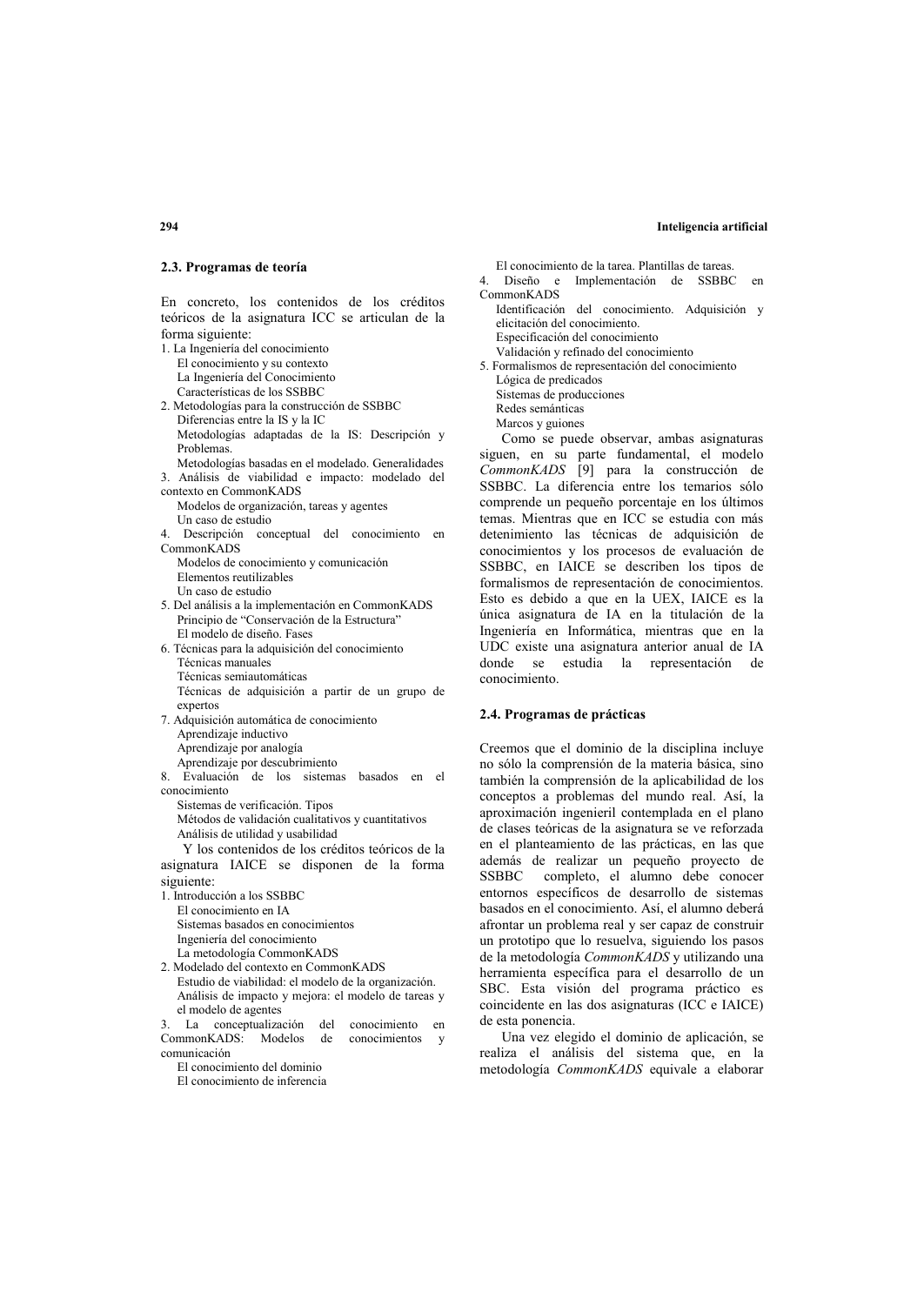### IX Jornadas de Enseñanza Universitaria de la Informática

los modelos de contexto y los modelos conceptuales. Durante estas semanas en las que se realiza la labor de análisis, las clases prácticas se dedican también a enseñar a los alumnos de forma tutorada las características de la herramienta que utilizarán. El contenido de estas clases es el siguiente:

- 1. Edición y visualización de conocimiento
- 2. Métodos de razonamiento
- 3. Depuración del conocimiento
- 4. Implementación de un pequeño SBC a partir de un
- dominio juguete (sólo en ICC)
- 5. Integración con bases de datos y programas externos
- 6. Documentación del conocimiento
- 7. Diseño avanzado en la herramienta

8. Implementación del SBC elegido utilizando la herramienta (sólo en ICC)

Como se puede observar, en ICC los alumnos dedicarán va las últimas semanas a la implementación del SBC elegido que seguirá las especificaciones establecidas en los modelos de análisis. En IAICE, en cambio, el objetivo final es la creación de la documentación que describe al SBC.

#### 2.5. Método y Material Didáctico

Las clases de teoría se imparten siguiendo el método de clase magistral, utilizando diversos medios. No obstante, dada la orientación eminentemente práctica de la asignatura tiene especial importancia ilustrar frecuentemente con ejemplos los conceptos explicados. Por un lado, a lo largo de la exposición teórica se utilizarán ejemplos aislados para favorecer la comprensión de aspectos concretos. Por otro lado, y como apoyo importante a las prácticas, la explicación de la metodología de desarrollo CommonKADS se ilustrará además sobre un ejemplo completo de desarrollo de un SBC que se irá construyendo a lo largo del curso y del que se proporcionará a los alumnos las transparencias y las hojas de trabajo (usadas en *CommonKADS*) resultantes.

En cuanto a las prácticas de laboratorio, creemos que hacer que el alumno se enfrente a un problema e intentar resolverlo por sí mismo es la mejor y, en ocasiones, la única manera de asimilar los conceptos expuestos durante las clases teóricas

En la asignatura de IAICE, se proporciona un enunciado sobre algún dominio adecuado para la aplicación de un SBC más o menos complejo. Se forman grupos de trabajo de hasta un total de 4 alumnos.

Las primeras semanas se dedican al aprendizaje de la herramienta Kads22 para la construcción de modelos de conocimientos. Se intenta que cuando se describan las correspondientes hojas de trabaio de CommonKADS en las clases de teoría, el alumno tenga va los conocimientos suficientes en la herramienta para formar estos modelos.

Una vez dominado el entorno de las herramientas, en las sucesivas sesiones los alumnos confeccionan las hojas de trabajo que han interpretado desde las siguientes fuentes:

- · El enunciado de la práctica dado en las primeras semanas, donde se explican los objetivos generales, las prioridades y se identifican las tareas y entidades principales.
- Documentos adicionales que se van proporcionado para complementar y detallar el sistema descrito en el enunciado. Estos documentos consistirán tanto en la descripción de los aspectos de la entidad. los modelos de trabajo. las políticas de la empresa, etc., como en documentos concretos sobre el dominio que se intenta implementar. Se facilitan estas especificaciones de forma que coincidan con el contenido explicado con anterioridad en las clases de teoría
- La adquisición de conocimientos a partir de expertos y directivos. En este caso, se simula que el profesor es en algunos casos el director de la organización relacionada con el sistema y en otros el experto en la materia. Así, de forma periódica los alumnos someten al profesor en público a una batería de preguntas para delimitar cada uno de los aspectos conceptuales y procedimentales del SBC. Los alumnos deberán plasmar en las descripciones de sus modelos los conocimientos extraídos de estas "entrevistas".

En la asignatura de ICC, son los propios alumnos los que deben elegir el dominio de aplicación del SBC que deberán construir a lo largo del curso. El sistema debe resolver un problema real, que debe ser de los habituales en IC (clasificación, asesoramiento, diagnóstico, síntesis, planificación, monitorización, asignación,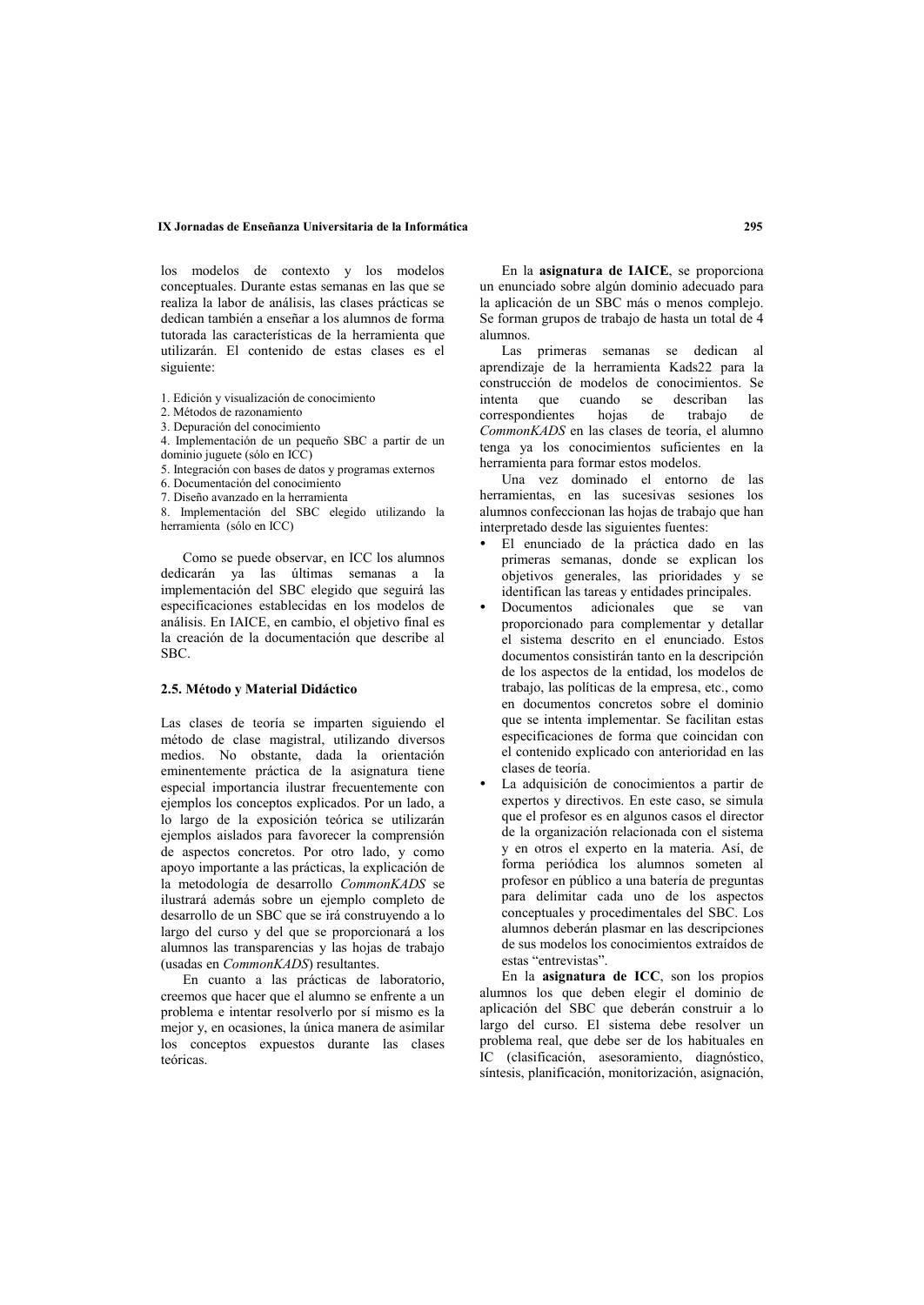diseño  $de$ configuraciones. ordenación cronológica, etc.) Con el fin de orientarles en la elección, durante la presentación de la asignatura. se le suministran a los alumnos una serie de temas genéricos y de aplicaciones típicas de los SSBBC. así como una serie de direcciones http donde podrán ver ejemplos de SSBBC reales. Los alumnos podrán elegir un tema de práctica directamente escogido de entre los presentados, o bien aportar ellos sus propias ideas al respecto. En cualquier caso, la elección deberá discutirse previamente con los profesores durante las tutorías con el fin de asegurar la viabilidad del proyecto y la disponibilidad de las fuentes de conocimiento. El objetivo de esta fase es que el alumno aprenda a distinguir el tipo de problemas constituyen una para los que los SSBBC aproximación efectiva.

Durante el curso, los alumnos deberán entregar escalonadamente los documentos relativos a las distintas fases del desarrollo de su sistema, según el calendario que se les suministra al principio de curso coordinado de acuerdo a la disposición temporal de los temas teóricos, y que consta de cuatro pasos:

- 1. Entrega del tema de la práctica, y de los componentes del grupo
- 2. Entrega de los modelos de organización, tareas y agentes. Los objetivos de esta segunda fase serán la constatación de la viabilidad del sistema propuesto, así como perfilar los objetivos del mismo
- 3. Entrega de los modelos de conocimiento y comunicación del sistema junto a su validación sobre un juego de ensayo, y
- 4. Entrega de sistema ya implementado, que seguirá las especificaciones establecidas en los modelos anteriores, junto con una memoria final en la que se detallen todos aquellos aspectos importantes que no se hayan reflejado en los documentos anteriores: refinamiento de los modelos de conocimiento y comunicación, problemas y cuestiones relativas a la implementación, resultados de validación, etc.

La coordinación entre los temas teóricos y los laboratorios puede observarse en la figura 1 en la que se han encajado los temas en el periodo lectivo ideal de 15 semanas que componen un cuatrimestre



Figura 1. Planificación temporal propuesta para la asignatura ICC.

Como se puede observar en este cronograma, durante las primeras clases prácticas se imparten de forma muy interactiva, diversos temas orientados a que el alumno se familiarice con la herramienta en la que deberá finalmente implementar el SBC propuesto (en el caso de la UDC, Nexpert.Object). Por esta razón, la impartición de estos temas se estructura de forma que finalice en el momento en que el alumno entrega el modelo de conocimiento y su provecto está listo para comenzar la implementación.

Para la realización de los modelos de análisis se suministrará a los alumnos herramientas automáticas para el modelado de conocimiento como AION  $\hat{8}$  1 o Kads22.

Las prácticas se realizarán por parejas. Consideramos que los grupos formados por dos personas son óptimos para estos objetivos ya que aporta el potencial educativo, formativo e informativo del trabajo en equipo pero intentando mantener un aprovechamiento amplio de los conocimientos de la asignatura que podría quedar diluido en un grupo más amplio.

Es necesario destacar en el modelo de planteamiento de ambas asignaturas, el importante papel que juegan las tutorías que los alumnos utilizarán para resolver dudas en la elaboración de los modelos y servirán al profesor para un seguimiento más cercano del trabajo de los alumnos

#### 2.6. Evaluación del alumno

Lo ideal es evaluar al alumno siguiendo un procedimiento continuo, basado además en una relación constante profesor-alumno durante el curso. En estas asignaturas, este tipo de procedimiento resulta, inicialmente, muy difícil, debido al número de alumnos matriculados (147 en IAICE y 102 en ICC) y al carácter cuatrimestral de la docencia de esta materia, que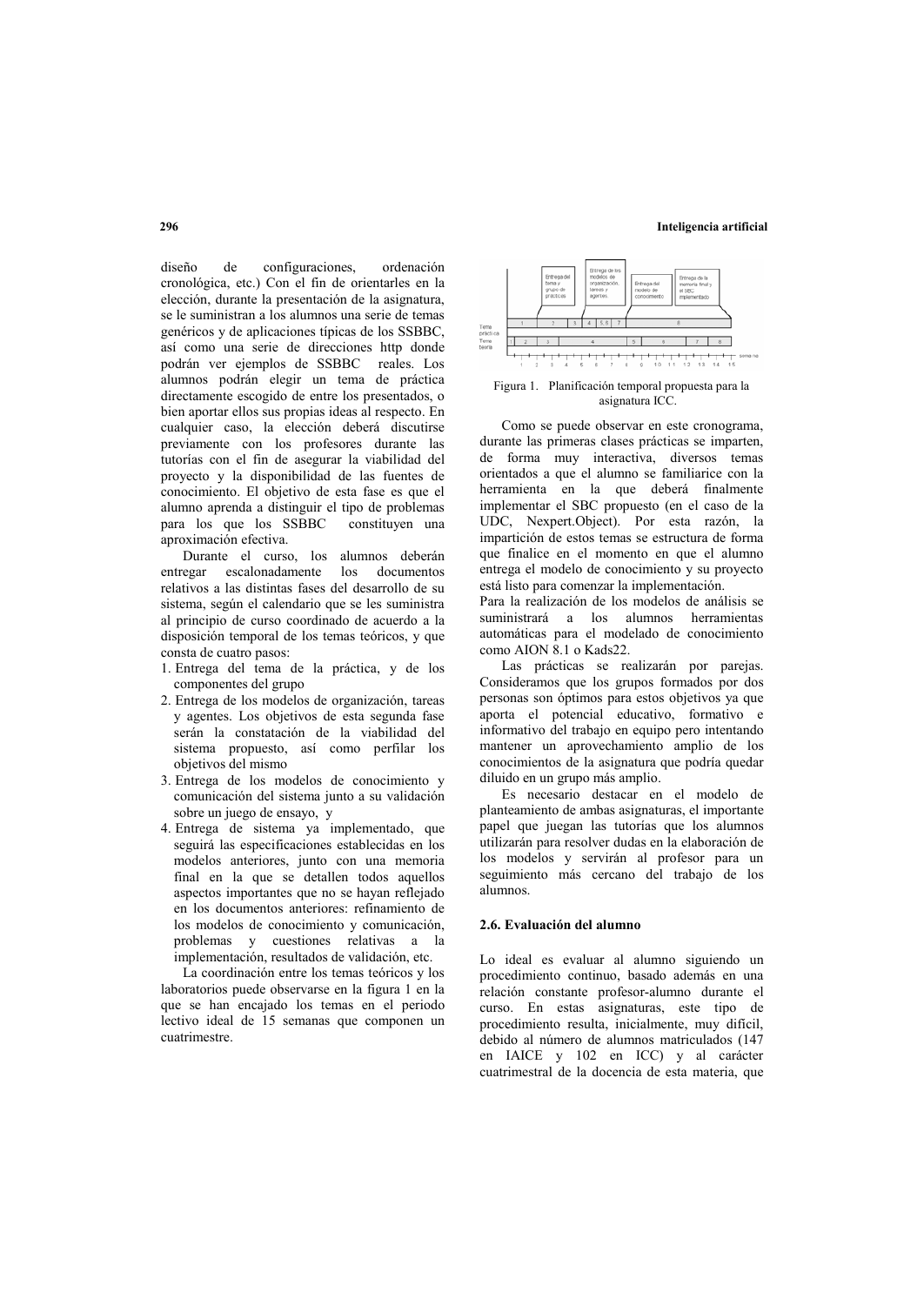### IX Jornadas de Enseñanza Universitaria de la Informática

reduce considerablemente el número de pruebas parciales que se pueden realizar, ya que al ser necesario hacerlo durante las horas de clase, se reduciría considerablemente el temario.

En ICC se realiza una evaluación continua, y prácticamente individualizada, con el esquema planteado para las prácticas. Además, del seguimiento semanal durante las horas asignadas al laboratorio, la entrega periódica de documentación previa a la implementación nos permitirá valorar la asimilación del alumno de los aspectos teóricos de la asignatura, además de subsanar los errores que se pudieran producir en su concepción.

La evaluación final del alumno se hará basándose en dos notas: la correspondiente a un examen escrito sobre los conocimientos teóricos de la asignatura, y la correspondiente a la revisión de las prácticas desarrolladas por los alumnos.

En **IAICE** sólo se pide al grupo la entrega de la documentación final descriptiva del SBC al final del primer cuatrimestre, pero se dedica parte de algunas sesiones prácticas para evaluar (sin calificación) el estado de las correspondientes hojas de trabajo descriptivas del sistema.

En esta asignatura, la calificación final del alumno se obtiene ponderando con un setenta por ciento el examen sobre los conocimientos teóricos y el treinta por ciento restante se obtiene desde las prácticas obligatorias de la asignatura.

En el apartado de prácticas para ambas asignaturas se valorarán: a) la entrega de las mismas en el momento y la forma adecuadas, b) la adecuación del material presentado a los requisitos de funcionamiento del mismo, c) el rigor seguido, tanto en la documentación como en la implementación software, y d) el grado de coordinación entre los miembros del grupo.

# 3. Ventajas e inconvenientes de la enseñanza de la IC orientada a una metodología

En la sección anterior hemos descrito las asignaturas ICC e IAICE que, como se puede observar, tienen un planteamiento común en cuanto a objetivos, contenido del temario y desarrollo de las prácticas. Pero esta visión no coincide con las de otras Universidades españolas, como se mencionó en la sección 1.

Como se ha señalado, muchos de los programas docentes en IC contienen temas de adquisición de conocimientos, representación de conocimientos evaluación de SSBBC algunos incorporan temas de tratamiento de incertidumbre, otros se orientan a la enseñanza de algún lenguaie de programación de IA y algunos temarios realizan un enfoque únicamente orientado a la lógica formal [7]. Se puede decir que estos temarios no siguen una metodología concreta de desarrollo de SSBBC, sino que presentan distintos temas relacionados con la IC, y procesos y técnicas relacionados con los SSBBC pero usando diferentes puntos de vista y terminologías.

Así, a diferencia de los enfoques anteriores, la propuesta que hacemos en esta ponencia pensamos que aporta los siguientes beneficios:

- Aunque el aprendizaje de una metodología conlleva un considerable esfuerzo y gasto de tiempo, un vocabulario y nomenclatura de representación homogéneo (como sigue CommonKADS) hace más fácil ์ 1a comprensión de los distintas fases de construcción del SBC y las técnicas empleadas en cada proceso.
- Emplear una metodología completa para la confección de SSBBC hace que el alumno pueda percibir el ciclo de vida completo de desarrollo del sistema. El hecho de no centrarnos sólo en algunos aspectos del desarrollo (adquisición, evaluación, etc.) y la generación de documentación descriptiva del sistema facilita que los alumnos no caigan posteriormente en algunos de los errores que se produjeron históricamente en la disciplina.
- El acercamiento entre las metodologías de desarrollo de SSBBC y de sistemas software tradicionales es una tendencia que viene consolidándose desde hace varios años [6]. CommonKADS sigue esta filosofía y permite entender las ideas de desarrollo de sistemas que se estudian en otras asignaturas relacionadas con la Ingeniería del Software. Se debe indicar, además, que CommonKADS utiliza una extensión de los diagramas UML [2] para representar los conocimientos y tareas, por lo que consolidará el aprendizaje de esta notación si afortunadamente se sigue en otras asignaturas de la titulación.
- El empleo de una metodología que posee herramientas software de apoyo al desarrollo